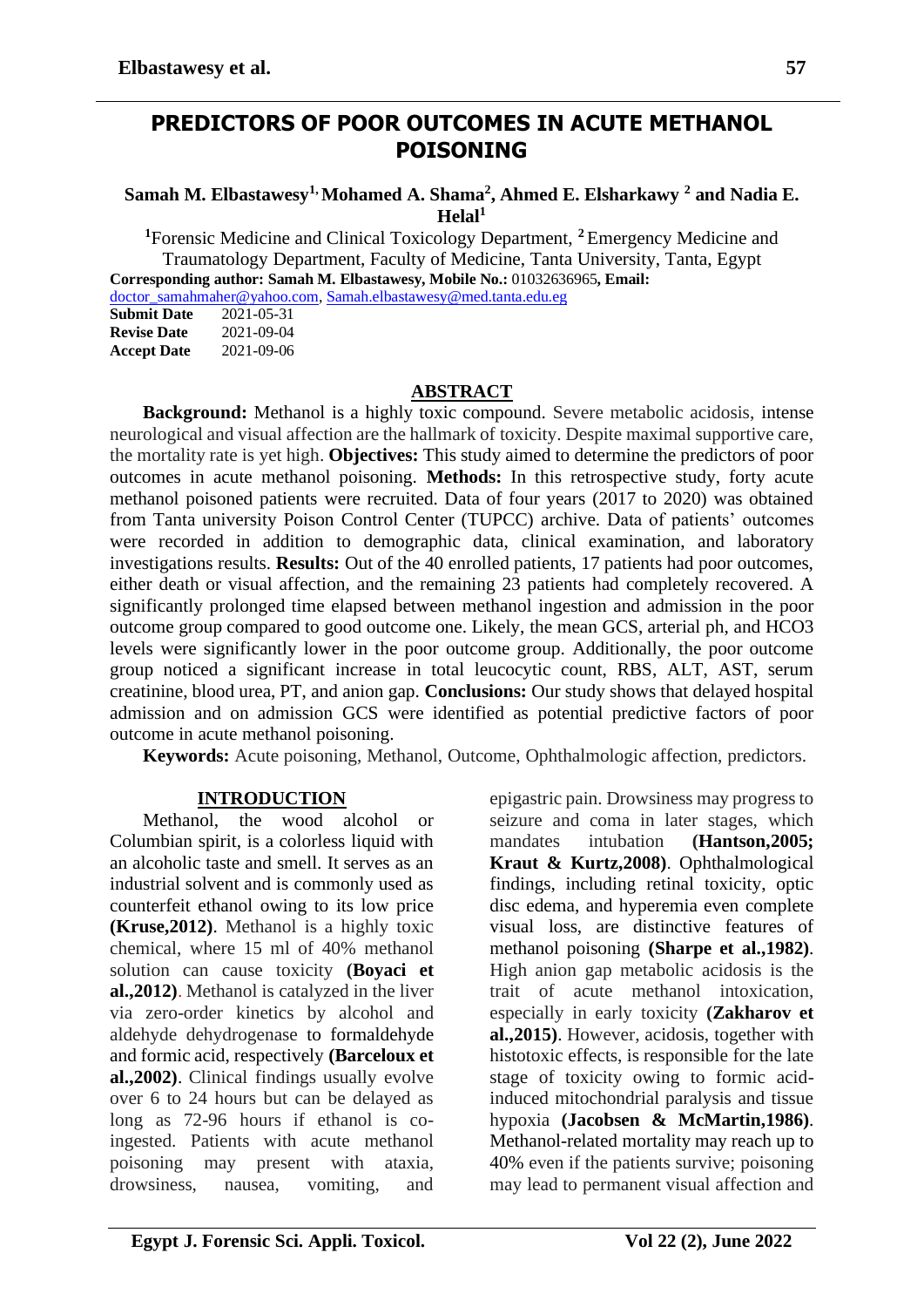long-term effects on the central nervous system **(Barceloux et al.,2002; Bezdicek et al.,2014; Vaneckova et al.,2014)**. This mandates prompt intensive interventions, including adequate supportive care, correction of acidosis, administration of ethanol and fomepizole to decrease methanol conversion to its toxic metabolites **(Hovda et al.,2005).** Early hemodialysis is a marvelous way for early and rapid removal of both methanol and its toxic metabolites. Elimination of methanol and its toxic metabolites by hemodialysis is recommended when there is coma, seizures, new visual deficit, and metabolic acidosis (blood  $pH \le 7.15$ ), especially when acidosis persists despite adequate supportive therapy. Calculated serum anion gap more than 24 mmol/L, measured serum methanol level greater than 50 mg/dL particularly in the absence of antidotes and renal failure mandate also hemodialysis **(Roberts et al.,2015; Nizhu et al.,2018)**. Gastric decontamination and activated charcoal have no value due to the rapid absorbance of methanol within 30 minutes of ingestion **(Williams & Erickson,1998)**. Using ethanol as an antidote in our country is limited by religious issues in addition to its adverse effects. Additionally, fomepizole therapy is highly costly and not available in developing countries like Egypt **(Zakharov et al.,2016)**. Access to hemodialysis in our center is difficult and takes a long time to start the session owing to the availability of the limited number of dialysis machines, also, increasing need for dialysis for other medical indications that forces the patient to wait long. With this noticeable lack of available resources in the management of methanol intoxication, hemodialysis remains a standalone available and effective way of management. Because methanol levels cannot be detected in our center, indications of hemodialysis were principally settled on the basis of clinical and non-specific laboratory criteria. For the prementioned reasons, the clinician should be aware of outcome predictors that will eventually guide early diagnosis of methanol poisoning, rapid prompt therapy,

and early planning for hemodialysis sessions, thereby step up towards better outcomes in such patients. Accordingly, this study aimed to evaluate the predictors of poor outcomes in acute methanol poisoned patients.

## **PATIENTS & METHODS:**

This retrospective comparative observational study was performed in Tanta university Poison Control Center (TUPCC) using the data of four years' interval (2017- 2020). Data was retrieved from the patients' clinical files of the TUPCC archive. The privacy of patients' data was preserved through using coding numbers. The study was carried out in accordance to the World Medical Association Declaration of Helsinki, following agreement of the research ethical committee, Faculty of Medicine, Tanta University, Egypt (approval number: 34389/1/21), after authorization of managers of TUPCC and Tanta university Emergency hospital.

The current research included all patients with acute methanol poisoning of both sexes. Diagnosis of methanol poisoning based mainly on a positive history of methanol consumption (either from patient himself or the relatives), presence of characteristic symptoms and signs including (elevated anion gap metabolic acidosis, visual manifestations ranging from blurring of vision up to blindness and neurological manifestations) **(Hovda et al.,2005; Zakharov et al.,2016)**. Patients reported with metabolic acidosis due to other etiologies like diabetes mellitus, starvation and chronic kidney disease were excluded and patients with previous optic neuritis or diminution of vision due to any ophthalmologic cause. Additionally, missed patients' records were excluded.

Acute methanol poisoned Patients were classified according to primary outcome into two major groups, good outcome group (patients discharged free with no residual ophthalmologic sequelae) and poor outcome group (patients either died or survivors with residual sequelae). In each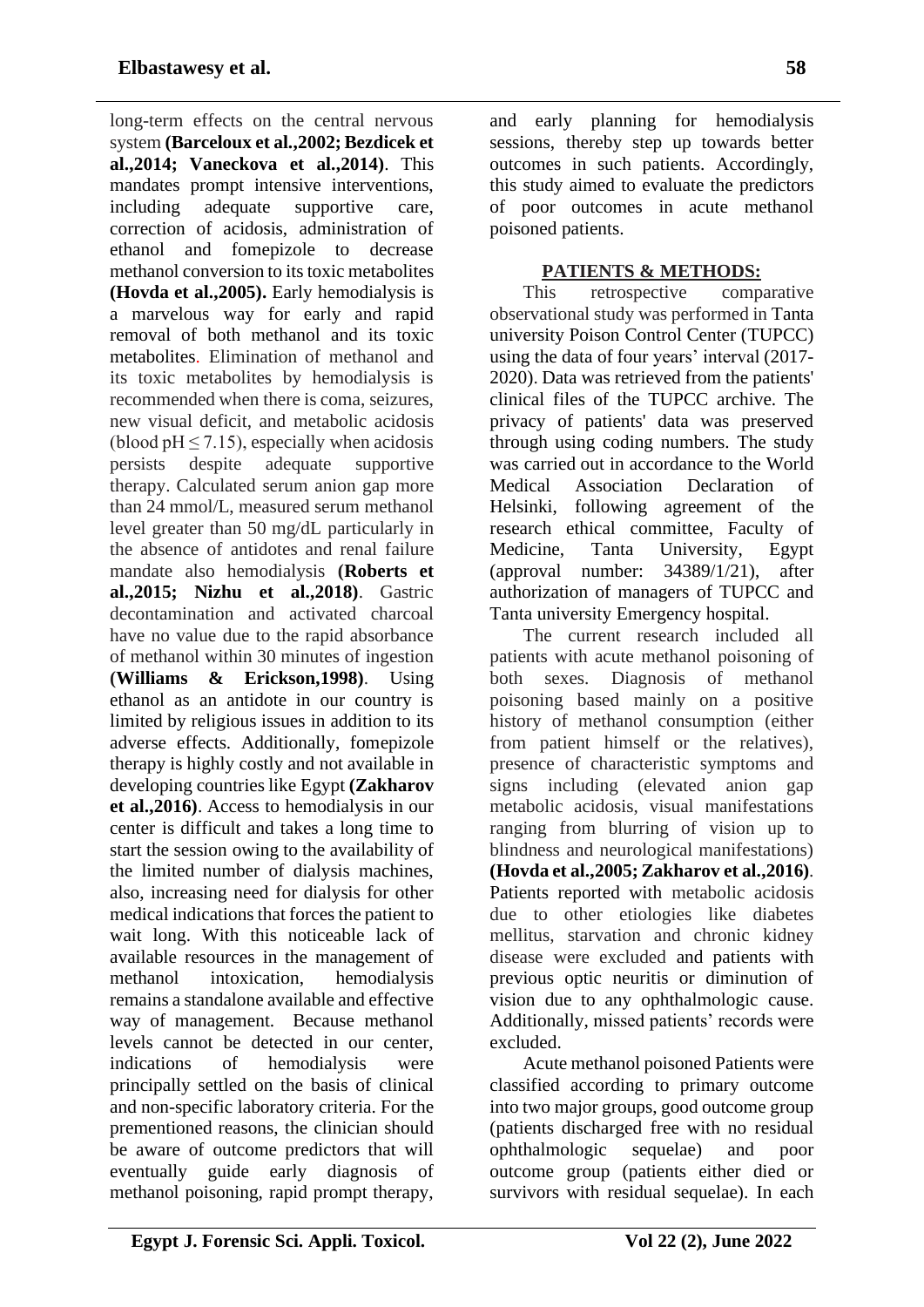group, demographic data including (age, sex, residence), medical history, and habits as smoking or addiction were recorded. Toxicological history included mode of poisoning (intentional, accidental, or substance abuse), place of exposure, and delay time since admission were also noted. Initial clinical data were noted, including pulse rate, systolic and diastolic blood pressure, and consciousness level assessment by Glasgow Coma Scale (GCS), pupil size, and reaction. Assessment of vital signs in adults was based on reference ranges **(Hoffman et al.,2011)**. Clinical manifestations including gastrointestinal, neurological, ophthalmologic, and fundoscopic examination were reported. Laboratory investigations consisted of arterial blood gases from arterial blood samples obtained on admission and serum electrolytes as serum sodium, potassium, random blood sugar level (RBS), complete blood count, creatinine, urea, prothrombin time (PT), International Normalized Ratio (INR), and liver enzymes measurements from venous blood samples. Records of twelve-leads Electrocardiogram (ECG) at admission were included. Methanol level wasn't included in diagnostic steps as it is not available in Egypt. The severity of intoxication was determined and was given a score from 0 to 3 using poison severity score (PSS) according to **Persson et al. (1998)**. All patients were treated according to the protocol of treatment of acute methanol poisoned patients used in TUPCC. Hemodialysis was recorded whether indicated or not, performed or not. Secondary outcomes were also recorded in all participants, including the requirement of intensive care admission and/or mechanical ventilation, hemodialysis

whether performed or indicated, and duration of hospital stay.

## **Statistical analysis**

The SPSS program, version 22, was used to statistically analyze the tabulated data. The Shapiro Wilk test checked the normality of all continuous variables. Normally distributed data usually presented as mean + SD; meanwhile, differences between the studied groups were proved using the Independent T-test. Instead, data showing abnormal distribution were presented by the median and interquartile range (25th–75th percentile) and compared by using the Mann-Whitney U test. Categorical variables were précised as frequencies and percentages. Association between variables was tested using X2 tests (Pearson's Chi-Square for independence or Fisher's Exact Tests as appropriate). A pvalue of  $< 0.05$  was considered statistically insignificant. In order to identify factors that probably be used to search for variables associated with poor outcomes (in statistical terms, a decision tree), a multivariate logistic regression analysis was used. Odds ratio (OR) and 95% confidence intervals (CI) are presented. The choice of risk factors entered the regression model was based on clinical relevance, and the p-value in univariate analysis (variables were pvalue less than 0.2 were considered, according to **Bursac et al. (2008)**.

## **RESULTS**

All patients in the current study (n=40) were categorized into good outcome group (23 representing 57.5%) and poor outcome group (n=17 representing 42.5%). The poor outcome group gathered those with residual visual sequelae after their discharge (30%  $(n=11)$  and those who died (15%  $(n=6)$  fig. (1).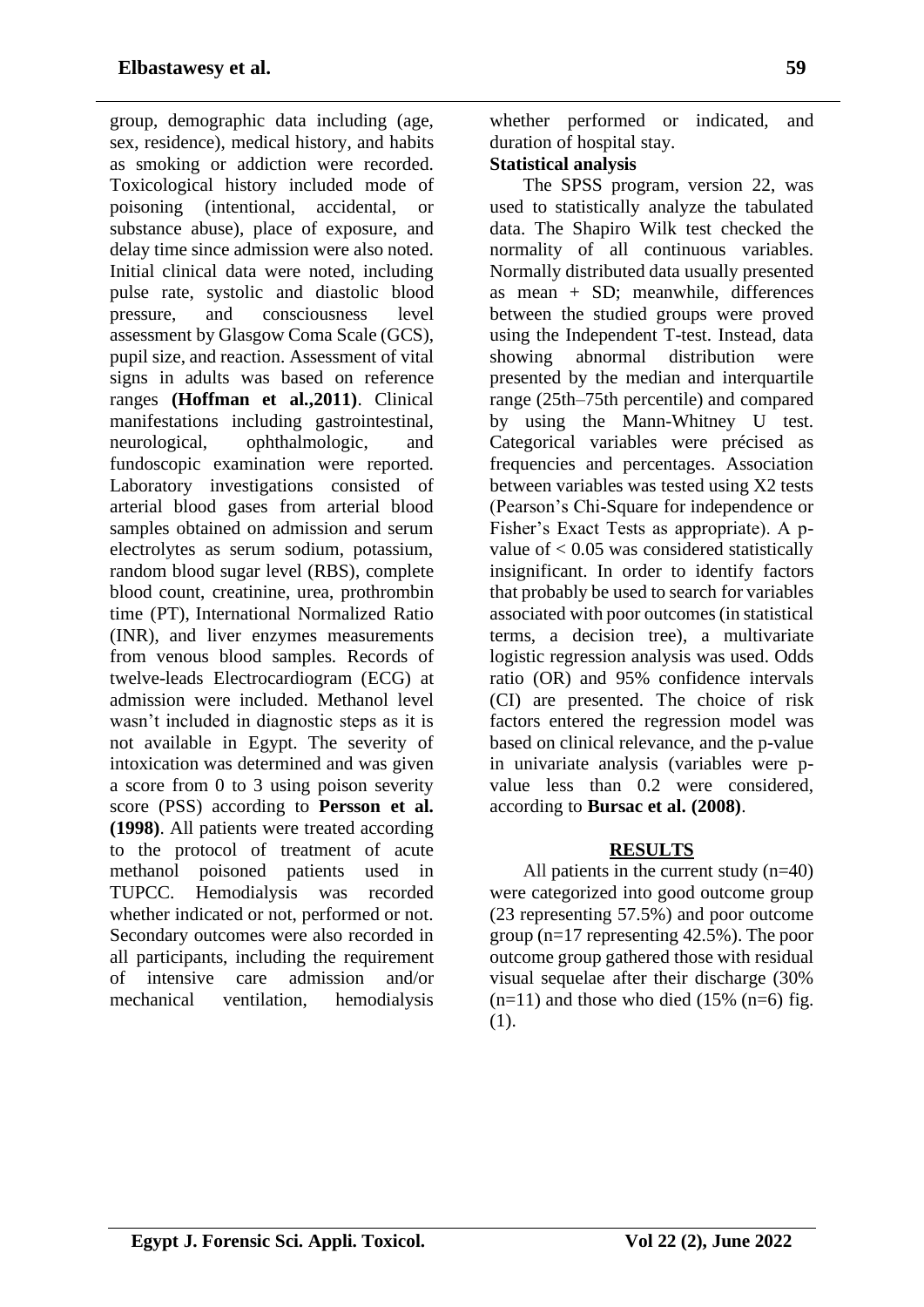

Figure (1): Primary outcome of the studied patients ( $n=40$ ).

Table (1) shows that there were insignificant statistical differences between the studied groups as regards their sociodemographic data, including (age, sex, and residence), co-morbidities, and manner of intoxication (p>0,05, each). The majority (62.5%) of exposures occurred accidentally due to consumption of tempted ethanol, while the least exposures were suicidal  $(7.5\%)$ .

Eight patients had co-morbidities; 3 patients (7.5%) had a psychiatric illness, one patient is asthmatic (2.5%), two patients (5%) were cardiac, and two patients (5%) were hypertensive. The median time elapsed between methanol ingestion and hospitalization was significantly prolonged in the poor outcome group compared with good outcome one (36 and 3.5 hours respectively)  $(p<0.05)$ .

Table (2) demonstrates the baseline clinical, severity, and ECG characteristics of the studied patients. Vomiting was the most predominant complaint (67.5%); meanwhile, the minority of cases had an asymptomatic initial presentation on admission (7.5%). Disturbed consciousness level was more significantly reported among poor outcomes compared to good outcome group  $(p<0.05)$ . Likewise, the mean GCS was significantly lower in the poor outcome group than good outcome one  $(10\pm5.8$  and  $14.3\pm2.2$  respectively (p<0,05). An insignificant difference could be noticed between the studied groups as regards their vital baseline measurements, including (systolic, diastolic blood pressure, temperature, pulse, and respiratory rates) and ECG  $(p>0.05)$ .

| <b>Characteristics</b> |                     | <b>Total</b><br>$(n = 40)$ |                    | <b>Good outcome</b><br>$(n = 23)$ |                |                   | Poor outcome<br>$(n = 17)$ | <b>Test</b><br>statistic | P value |
|------------------------|---------------------|----------------------------|--------------------|-----------------------------------|----------------|-------------------|----------------------------|--------------------------|---------|
| Age                    | Median [IQR]        |                            | $24$ [20.0 - 35.0] | $22$ [18.0 - 35.0]                |                | $26[21.0 - 34.0]$ |                            | 1.192a                   | 0.242   |
| (years)                | (Range)             |                            | $(3.0 - 80.0)$     |                                   | $(3.0 - 80.0)$ | $(17.0 - 42.0)$   |                            |                          |         |
| Gender                 | Female              |                            | 2.5%               |                                   | 4.3%           | $\theta$          | $0.0\%$                    | FE                       | 1.000   |
|                        | Male                | 39                         | 97.5%              | 22                                | 95.7%          | 17                | 100.0%                     |                          |         |
| <b>Residence</b>       | Rural               | 24                         | 60.0%              | 14                                | 60.9%          | 10                | 58.8%                      | 0.017 b                  | 0.896   |
|                        | Urban               | 16                         | 40.0%              | 9                                 | 39.1%          | 7                 | 41.2%                      |                          |         |
| <b>Medical</b>         | Positive            | 8                          | 20.0%              | 5                                 | 21.7%          | 3                 | 17.6%                      | FE                       | 1.000   |
| history                | Negative            | 32                         | 80.0%              | 18                                | 78.3%          | 14                | 82.4%                      |                          |         |
| <b>Alcoholic</b>       | Yes                 | 25                         | 62.5%              | 13                                | 56.5%          | 12                | 70.6%                      | 0.825h                   | 0.364   |
|                        | No.                 | 15                         | 37.5%              | 10                                | 43.5%          | 5                 | 29.4%                      |                          |         |
| <b>Manner</b> of       | Homemade<br>alcohol | 25                         | 62.5%              | 13                                | 56.5%          | 12                | 70.6%                      | 0.825h                   | 0.364   |
| intoxication           | Occupational        | 8                          | 20.0%              | 7                                 | 30.4%          |                   | 5.9%                       |                          |         |

**Table (1):** Sociodemographic and toxicological characteristics of the studied patients ( $n = 40$ )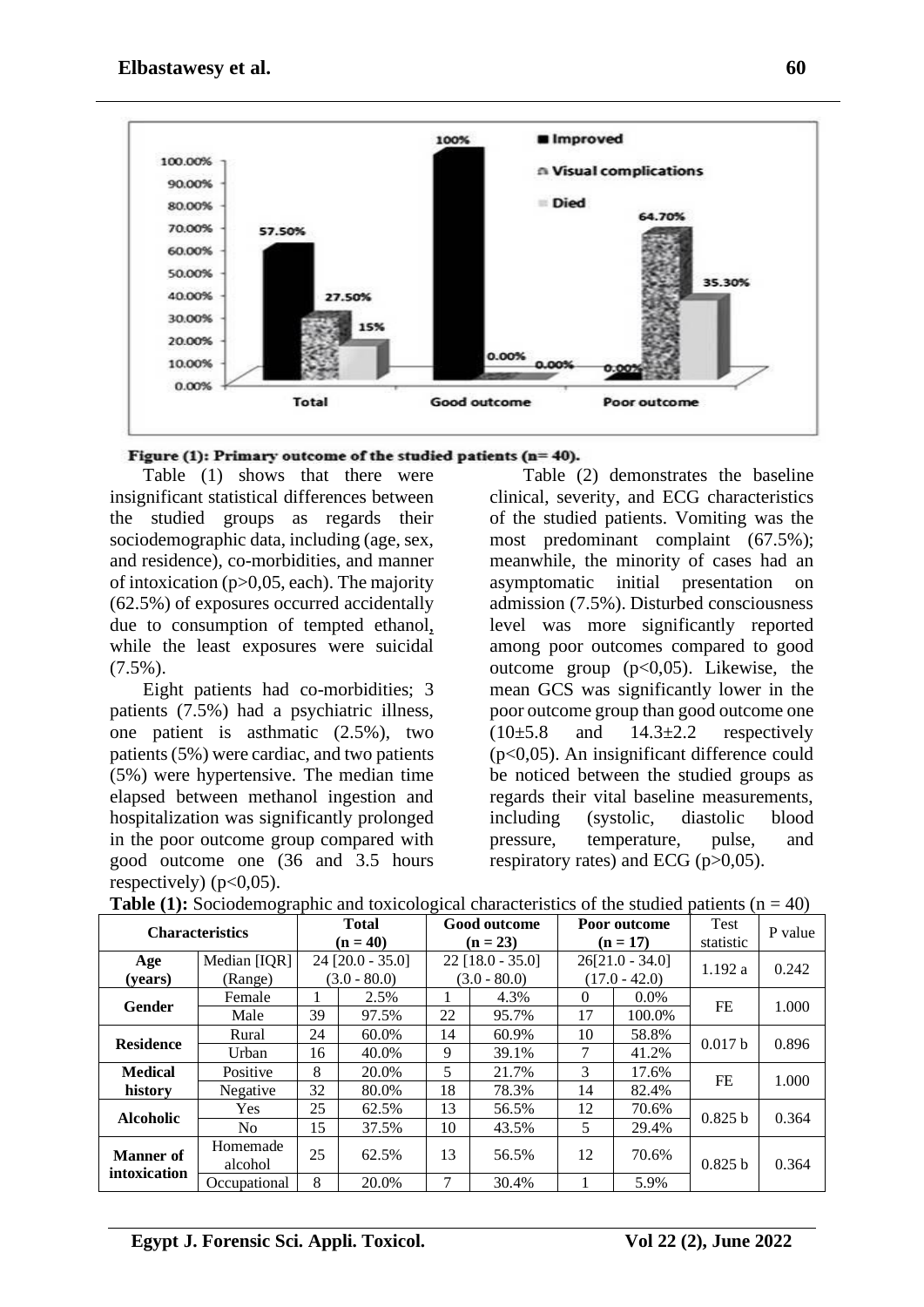|            | Accidental<br>ingestion in<br>non-labeled<br>container | 4 | 10.0%               |                | 13%                |                 | 5.9%                 |         |            |
|------------|--------------------------------------------------------|---|---------------------|----------------|--------------------|-----------------|----------------------|---------|------------|
|            | Suicidal                                               |   | 7.5%                | $\Omega$       | $0.0\%$            |                 | 17.6%                |         |            |
| Delay time | Median [IQR]                                           |   | $17.0$ [3.0 - 36.0] |                | $3.5$ [1.0 - 13.0] |                 | $36.0$ [24.0 - 48.0] |         | $< 0.001*$ |
| (hours)    | (Range)                                                |   | $(0.5 - 120.0)$     | $(0.5 - 48.0)$ |                    | $(4.0 - 120.0)$ |                      | 4.284 a |            |

**a: Mann-Whitney test; b: Pearson's Chi square test; FE: Fisher's exact test; IQR: interquartile range; \* significant at p<0.05**

Most of the studied patients had normal ECG (87.5%) on admission. Five patients had abnormal findings (sinus tachycardia in two patients (5%), ST segment elevation in two patients (5%), and ST-segment depression in one patient (2.5%). Dilated nonreactive pupil and optic neuritis were more significantly seen among those who had poor outcomes compared with good outcome ones ( $p<0.05$ ). Application of PSS on admission revealed that the majority of good outcome patients were minor (91.3%). Meanwhile, moderate scores were more frequently traced among poor outcomes than good outcome patients (29.4% and 8.7%, respectively). Severe cases were exclusively found among poor outcome patients  $(p<0.05)$ .

| <b>Clinical characteristics</b> |                                  | <b>Total</b>     |                  |                          | Good outcome     |                  | Poor outcome     | <b>Test</b> | $\mathbf{P}$ |
|---------------------------------|----------------------------------|------------------|------------------|--------------------------|------------------|------------------|------------------|-------------|--------------|
|                                 |                                  |                  | $(n = 40)$       |                          | $(n = 23)$       |                  | $(n = 17)$       | statistic   |              |
|                                 | Asymptomatic                     | $\overline{4}$   | 7.5%             | $\overline{\mathcal{L}}$ | 13.0%            | $\overline{0}$   | 0.0%             | <b>FE</b>   | 0.624        |
|                                 | Disturbed consciousness<br>level | 15               | 37.5%            | 5                        | 21.7%            | 10               | 58.8%            | 5.736 a     | $0.017*$     |
|                                 | Seizure                          | 3                | 7.5%             | $\mathbf{0}$             | 0.0%             | 3                | 17.6%            | <b>FE</b>   | 0.069        |
| <b>Symptoms</b>                 | Vomiting                         | 27               | 67.5%            | 17                       | 73.9%            | 10               | 58.8%            | 1.015a      | 0.314        |
|                                 | Abdominal pain                   | 8                | 20.0%            | 5                        | 21.7%            | 3                | 17.6%            | <b>FE</b>   | 1.000        |
|                                 | <b>Blurred</b> vision            | 9                | 22.5%            | $\overline{2}$           | 8.7%             | $\overline{7}$   | 41.2%            | FE          | $0.023*$     |
| <b>GCS</b>                      | Mean±SD                          |                  | $12.5 \pm 4.6$   |                          | $14.3 \pm 2.2$   |                  | $10.0 \pm 5.8$   |             | $0.010*$     |
|                                 | (Range)                          |                  | $(3.0 - 15.0)$   | $(7.0 - 15.0)$           |                  | $(3.0 - 15.0)$   |                  | 2.869c      |              |
| <b>Pulse</b>                    | Mean±SD                          |                  | $93.3 \pm 15.8$  | $92.4 \pm 14.3$          |                  | $94.5 \pm 18.1$  |                  | 0.406c      | 0.687        |
|                                 | (Range)                          |                  | $(68.0 - 130.0)$ | $(70.0 - 130.0)$         |                  | $(68.0 - 127.0)$ |                  |             |              |
| <b>Systolic</b>                 | Mean±SD                          |                  | $113.5 \pm 21.2$ |                          | $113.9 \pm 19.7$ |                  | $112.9 \pm 23.7$ | 0.142c      | 0.888        |
|                                 | (Range)                          | $(70.0 - 170.0)$ |                  | $(90.0 - 170.0)$         |                  | $(70.0 - 160.0)$ |                  |             |              |
| <b>Diastolic</b>                | Mean±SD                          | $67.8 \pm 14.6$  |                  |                          | $68.3 \pm 13.7$  | $67.1 \pm 16.1$  |                  | 0.255c      | 0.800        |
|                                 | (Range)                          | $(30.0 - 100.0)$ |                  | $(50.0 - 100.0)$         |                  | $(30.0 - 80.0)$  |                  |             |              |
| <b>Respiratory Rate</b>         | Mean±SD                          | $22.7 \pm 5.3$   |                  | $22.2 \pm 4.0$           |                  | $23.4 \pm 6.8$   |                  | 0.616c      | 0.544        |
|                                 | (Range)                          | $(12.0 - 40.0)$  |                  | $(15.0 - 30.0)$          |                  | $(12.0 - 40.0)$  |                  |             |              |
| <b>Temperature</b>              | Mean±SD                          | $36.9 \pm 0.4$   |                  | $36.9 \pm 0.2$           |                  | $36.8 \pm 0.5$   |                  | 0.998c      | 0.329        |
|                                 | (Range)                          | $(35.8 - 37.5)$  |                  | $(36.3 - 37.3)$          |                  | $(35.8 - 37.5)$  |                  |             |              |
|                                 | Normal                           | 24               | 60.0%            | 20                       | 87.0%            | $\overline{4}$   | 23.5%            |             |              |
| Pupil                           | sluggish reaction                | 3                | 7.5%             | $\theta$                 | 0.0%             | 3                | 17.6%            | 17.509 d    | $< 0.001*$   |
|                                 | constricted                      | $\overline{2}$   | 5.0%             | $\mathbf{1}$             | 4.3%             | $\mathbf{1}$     | 5.9%             |             |              |
| dilated sluggish                |                                  | 11               | 27.5%            | $\overline{2}$           | 8.7%             | 9                | 52.9%            |             |              |
| Ophthalmic                      | Normal                           |                  | 52.5%            | 21                       | 91.3%            | $\mathbf{0}$     | 0.0%             | 32.677 a    | ${<}0.001*$  |
| examination                     | Optic neuritis                   |                  | 47.5%            | $\overline{2}$           | 8.7%             | 17               | 100.0%           |             |              |
|                                 | Normal                           |                  | 87.5%            | 22                       | 95.7%            | 13               | 76.5%            | $\rm FE$    | 0.144        |
|                                 | <b>ECG</b><br>Abnormal           |                  | 12.5%            | 1                        | 4.3%             | 4                | 23.5%            |             |              |
| Poison                          | normal                           | 35               | 87.5%            | 22                       | 95.7%            | 13               | 76.5%            |             |              |
| <b>Severity</b>                 | Moderate=2                       | $\overline{7}$   | 17.5%            | $\overline{2}$           | 8.7%             | 5                | 29.4%            | 17.822 a    | $< 0.001*$   |
| <b>Score</b>                    | $Severe=3$                       | $\tau$           | 17.5%            | $\overline{0}$           | 0.0%             | $\overline{7}$   | 41.2%            |             |              |

**Table (2):** Clinical and severity characteristics of the studied patients ( $n = 40$ )

**a: Pearson's Chi square test; b: Mann-Whitney test; c: Independent samples T-test; d: Fisher-Freeman-Halton exact test; FE: Fisher's exact test; SD: standard deviation; IQR: interquartile range; \* significant at p<0.05.**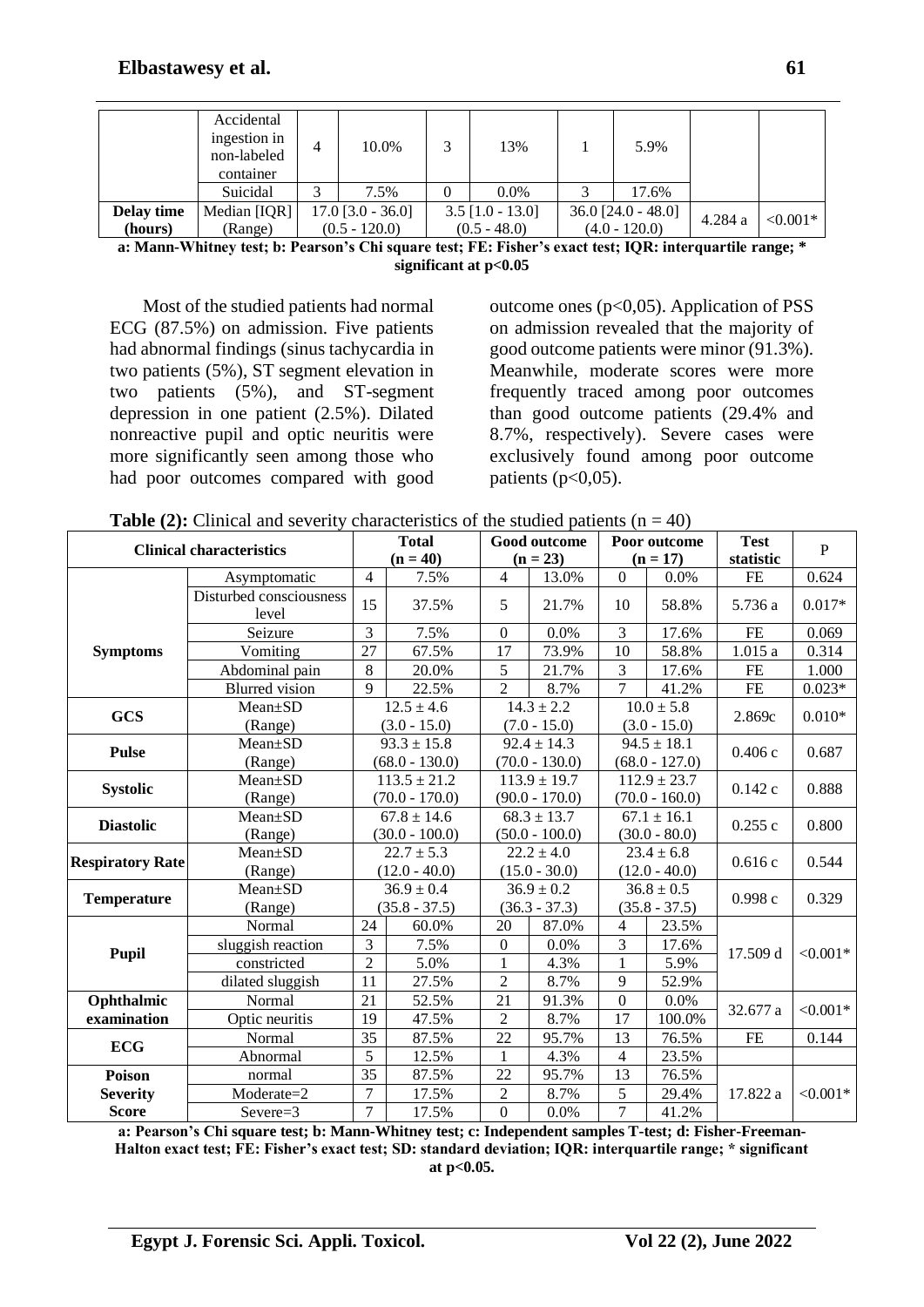A significant increase in the on admission white blood cells count, random blood glucose, Alanine transaminase (ALT), Aspartate aminotransferase (AST), serum creatinine, blood urea, PT and, INR was observed among poor outcomes compared with good outcome group  $(p<0.05$ , each). On the other hand, a significant decrease was recorded in the mean arterial pH  $(7.23 \pm 0.19)$  and  $7.39 \pm 1.39$ 0.05 respectively) and HCO3 levels  $(13.3\pm7.1$  and  $22.8\pm3.5$  respectively) in the poor outcome than good outcome group (p< 0.05, each). Calculation of anion gap (AG) revealed a significant increase in the mean AG among poor outcome group than good outcome one (26.5±10.8 and 16.0±5.9 respectively). However, no significant difference could be detected between the two studied groups regarding baseline arterial PCO2, SO2, K, and Na levels (p> 0.05, each) (Table 3).

Table (4) illustrates that hemodialysis was indicated in 18 patients in the current study; however, only 14 of them actually underwent hemodialysis as the remaining four patients died before the start of dialysis sessions. Out of the fourteen patients who underwent hemodialysis and intensive care unit (ICU) admission, 13 belonged to the poor outcome group of patients (76.5%), and only one patient had a good outcome (4.3%). Poor outcome patients stayed in the hospital for a significantly longer median time (72 hours) than good outcome ones (17 hours) ( $p < 0.05$ ).

Table (5) illustrates the results of binomial logistic regression analysis that was conducted to evaluate potential factors that may affect the likelihood of a poor outcome in acute methanol poisoned patients. Only GCS measured on admission and delay time in hours till hospitalization were significant independent predictors of poor outcome in acute methanol intoxication. The highest odds ratio for poor outcome was increased delay time since admission in hours till hospitalization (an increased delay time by 1 hour was significantly associated with the poor outcome's probability. Odds values 1.106, 95% CI: 1.109 to 1.200, and P values 0.016. Moreover, a decrease in GCS by one was significantly associated with poor outcomes. Odds values 0.609, 95% CI: 0.418to 0.889, and P values 0.010.

### **DISCUSSION**

Methanol poisoning is a medical emergency with significant mortalities and morbidities **(Hovda et al.,2005)**. Out of 40 patients in this study, 23 patients (57.5%) had a good outcome, and 17 patients (42.5%) had a poor outcome group (6 patients died (15%), and 11 patients (27.5%) had residual visual affection). This is in agreement with **Nizhu et al. (2018)** and **Yousefinejad et al.** (**2020),** who reported mortality rates of 18% and 15.4%, respectively. Meanwhile, **Desai et al. (2013)** reported lower mortality rates (8.2%) and visual affection (13.9%). This outcome variability could be attributed to the discrepancy in patients' characteristics, poisoning severity, and the standardized treatment guidelines.

|                  |               | <b>Total</b><br>$(n = 40)$ | Good outcome<br>$(n = 23)$ | Poor outcome<br>$(n = 17)$ | <b>Test</b><br>statistic | P value    |
|------------------|---------------|----------------------------|----------------------------|----------------------------|--------------------------|------------|
| SO <sub>2</sub>  | $Mean \pm SD$ | $97.3 \pm 2.4$             | $97.4 \pm 2.6$             | $97.2 \pm 2.2$             | 0.336a                   | 0.739      |
|                  | (Range)       | $(90.0 - 100.0)$           | $(90.0 - 100.0)$           | $(92.0 - 100.0)$           |                          |            |
| <b>PH</b>        | $Mean \pm SD$ | $7.32 \pm 0.15$            | $7.39 \pm 0.05$            | $7.23 \pm 0.19$            | 3.378 a                  | $0.003*$   |
| (Range)          |               | $(6.86 - 7.49)$            | $(7.31 - 7.48)$            | $(7.1 - 7.49)$             |                          |            |
| PCO <sub>2</sub> | Median [IQR]  | $36.0$ [32.0 - 44.0]       | $36.5$ [34.0 - 44.0]       | $34.0$ [28.0 - 44.0]       | 0.808 b                  | 0.424      |
| mmHg             | (Range)       | $(16.0 - 62.0)$            | $(18.0 - 51.0)$            | $(16.0 - 62.0)$            |                          |            |
| HCO <sub>3</sub> | $Mean \pm SD$ | $18.7 \pm 7.1$             | $22.8 \pm 3.5$             | $13.3 \pm 7.1$             | 5.096a                   | $ <0.001*$ |
| (mEq/L)          | (Range)       | $(2.8 - 30.0)$             | $(13.8 - 30.0)$            | $(7.2 - 28.9)$             |                          |            |
|                  | $Mean \pm SD$ | $20.5 + 9.7$               | $16.0 \pm 5.9$             | $26.5 \pm 10.8$            | 3.638a                   | $0.001*$   |
| Anion gap        | (Range)       | $(3.4 - 41.0)$             | $(4.0 - 26.5)$             | $(3.4 - 41.0)$             |                          |            |

# **Table (3):** laboratory data of the studied patients  $(n = 40)$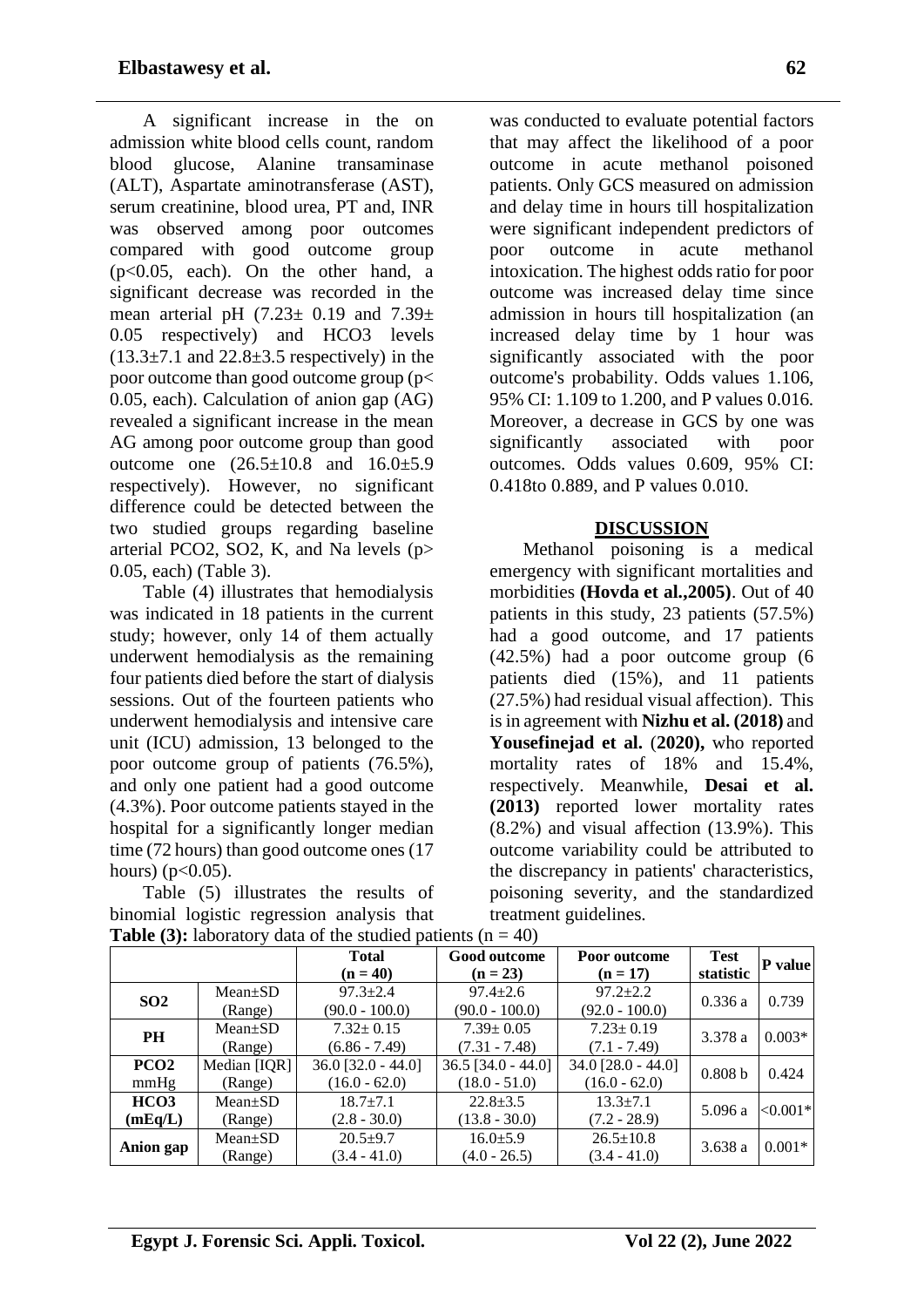| <b>Na</b>                                    | $Mean \pm SD$            | $141.8 \pm 7.6$                    | $141.4 \pm 6.0$                    | $142.3+9.5$                        | 0.362a  | 0.720    |
|----------------------------------------------|--------------------------|------------------------------------|------------------------------------|------------------------------------|---------|----------|
| (mEq/L)                                      | (Range)                  | $(125.0 - 169.0)$                  | $(134.0 - 155.0)$                  | $(125.0 - 169.0)$                  |         |          |
| $\mathbf{K}$                                 | $Mean \pm SD$            | $3.7 \pm 0.8$                      | $3.6 \pm 0.4$                      | $3.7 \pm 1.2$                      | 0.146a  | 0.885    |
| (mEq/L)                                      | (Range)                  | $(2.4 - 6.5)$                      | $(3.1 - 4.5)$                      | $(2.4 - 6.5)$                      |         |          |
| <b>RBS</b>                                   | $Mean \pm SD$            | $127.9 + 46.1$                     | $113.4 \pm 19.3$                   | $147.5 \pm 63.0$                   |         |          |
| (mg/dl)                                      | (Range)                  | $(70.0 - 298.0)$                   | $(70.0 - 153.0)$                   | $(76.0 - 298.0)$                   | 2.155a  | $0.045*$ |
| <b>AST</b>                                   | Median [IQR]             | $22.0$ [16.0 - 30.5]               | $18.0$ [16.0 - 24.0]               | $31.0$ [20.0 - 46.0]               | 2.385 b | $0.016*$ |
| (IU/L)                                       | (Range)                  | $(11.0 - 84.0)$                    | $(11.0 - 48.0)$                    | $(12.0 - 84.0)$                    |         |          |
| <b>ALT</b>                                   | Median [IQR]             | $25.0$ [19.0 - 33.5]               | $22.0$ [18.0 - 28.0]               | $32.0$ [26.0 - 44.0]               | 2.567 b | $0.010*$ |
| (IU/L)                                       | (Range)                  | $(14.0 - 131.0)$                   | $(14.0 - 64.0)$                    | $(18.0 - 131.0)$                   |         |          |
| <b>Serum</b><br><b>Creatinine</b><br>(mg/dl) | $Mean \pm SD$<br>(Range) | $1.08 \pm 0.49$<br>$(0.60 - 2.80)$ | $0.84 \pm 0.16$<br>$(0.60 - 1.30)$ | $1.40 \pm 0.59$<br>$(0.60 - 2.80)$ | 3.770a  | $0.001*$ |
| <b>Blood Urea</b>                            | $Mean \pm SD$            | $33.1 \pm 12.4$                    | $27.1 \pm 6.7$                     | $41.2 \pm 13.8$                    | 3.884 a | $0.001*$ |
| (mg/dl)                                      | (Range)                  | $(18.0 - 75.0)$                    | $(18.0 - 39.0)$                    | $(20.0 - 75.0)$                    |         |          |
| WBC s                                        | Median [IQR]             | $10.0$ [6.9 - 15.5]                | $7.6$ [6.4 - 10.5]                 | $15.5$ [12.6 - 16.4]               | 3.353 b | $0.001*$ |
| $Cells/mm^3$                                 | (Range)                  | $(4.2 - 28.6)$                     | $(4.2 - 28.0)$                     | $(6.6 - 28.6)$                     |         |          |
| <b>PT</b>                                    | $Mean \pm SD$            | $14.2 \pm 1.8$                     | $13.6 \pm 0.8$                     | $15.1 \pm 2.4$                     | 2.597a  | $0.018*$ |
| (seconds)                                    | (Range)                  | $(11.9 - 22.0)$                    | $(13.0 - 16.6)$                    | $(11.9 - 22.0)$                    |         |          |
| <b>INR</b>                                   | $Mean \pm SD$            | $1.2 \pm 0.2$                      | $1.1 \pm 0.1$                      | $1.3 \pm 0.3$                      | 2.965a  | $0.008*$ |
| (Range)                                      |                          | $(1.0 - 2.2)$                      | $(1.0 - 1.5)$                      | $(1.0 - 2.2)$                      |         |          |

**a: Independent samples T-test; b: Mann-Whitney test; SD: standard deviation; IQR: interquartile range; \*significant at p<0.05.**

| <b>Table (4):</b> Outcomes and hospitalization period of the studied patients $(n=40)$ |  |
|----------------------------------------------------------------------------------------|--|
|----------------------------------------------------------------------------------------|--|

| $\sim$ $\sim$        |         | <b>Total</b>    |       |                | Good outcome<br>Poor outcome |                | <b>Test statistic</b> | P value             |            |
|----------------------|---------|-----------------|-------|----------------|------------------------------|----------------|-----------------------|---------------------|------------|
|                      |         | $(n = 40)$      |       |                | $(n = 23)$                   |                | $(n = 17)$            |                     |            |
| <b>Hemodialysis</b>  | No      | 26              | 65.0% | 22             | 95.7%                        | $\overline{4}$ | 23.5%                 | 22.350 b            | $< 0.001*$ |
| performed            | Yes     | 14              | 35.0% |                | 4.3%                         | 13             | 76.5%                 |                     |            |
| <b>Hemodialysis</b>  | No      | 22              | 55.0% | 22             | 95.7%                        | $\Omega$       | $0.0\%$               | 36.135 b            | $< 0.001*$ |
| <b>Indicated</b>     | Yes     | 18              | 45.0% |                | 4.3%                         | 17             | 100.0%                |                     |            |
| <b>Need for ICU</b>  | No      | 26              | 65.0% | 22             | 95.7%                        | $\overline{4}$ | 23.5%                 | 22.350 <sub>b</sub> | $< 0.001*$ |
| admission/MV         | Yes     | 14              | 35.0% |                | 4.3%                         | 13             | 76.5%                 |                     |            |
| <b>Hospital stay</b> | Median  | 29.0            |       | 17.0           |                              |                | 72.0                  | 3.595c              | $< 0.001*$ |
| (hours)              | [IQR]   | $[11.0 - 72.0]$ |       | $[9.0 - 48.0]$ |                              |                | $[42.0 - 96.0]$       |                     |            |
|                      | (Range) | $(4.0 - 216.0)$ |       |                | $(6.0 - 96.0)$               |                | $(4.0 - 216.0)$       |                     |            |

**MV: mechanical ventilation; a: Fisher-Freeman-Halton exact test; b: Pearson's Chi square test; c: Mann-Whitney test; IQR: interquartile range; \* significant at p<0.05.MV: mechanical ventilation**

| <b>Table (5):</b> Result of multivariate logistic regression analysis on the factors related to poor |  |  |  |
|------------------------------------------------------------------------------------------------------|--|--|--|
| outcome in patients with methanol poisoning                                                          |  |  |  |

| <b>Variable</b>    | ОR    | 95% CI      | P value  |
|--------------------|-------|-------------|----------|
| On admission GCS   | 0.609 | 0.418-0.889 | $0.010*$ |
| Delay time (hours) | 1.106 | 1.019-1.200 | $0.016*$ |

**OR: odds ratio; CI: confidence interval; \* significant at p<0.05.** 

Young males predominate in the current study with a median age of 24 years. This partially agreed with previous studies (**Desai et al.,2013**; **Galvez-Ruiz et al.,2015; Nizhu et al.,2018)**. Unlikely, **Chang et al. (2019)** reported a mean age of 47.8 ± 14.9 years. Males commonly consume counterfeit alcohol, therefore more susceptible to methanol intoxication and fatalities **(Kurtas et al., 2017)**.

The significantly observed longer delay time in poor outcome patients in the present study was in accordance with **Yousefinejad et al. (2020)**. The reverse was reported by **Sanaei-Zadeh et al. (2011)**; survivors had more elapsed time to treatment than non-survivors  $(41\pm18)$  and  $32\pm17$ , respectively). However, other studies performed by **Masoud et al. (2016)** in Alexandria Main University Hospital,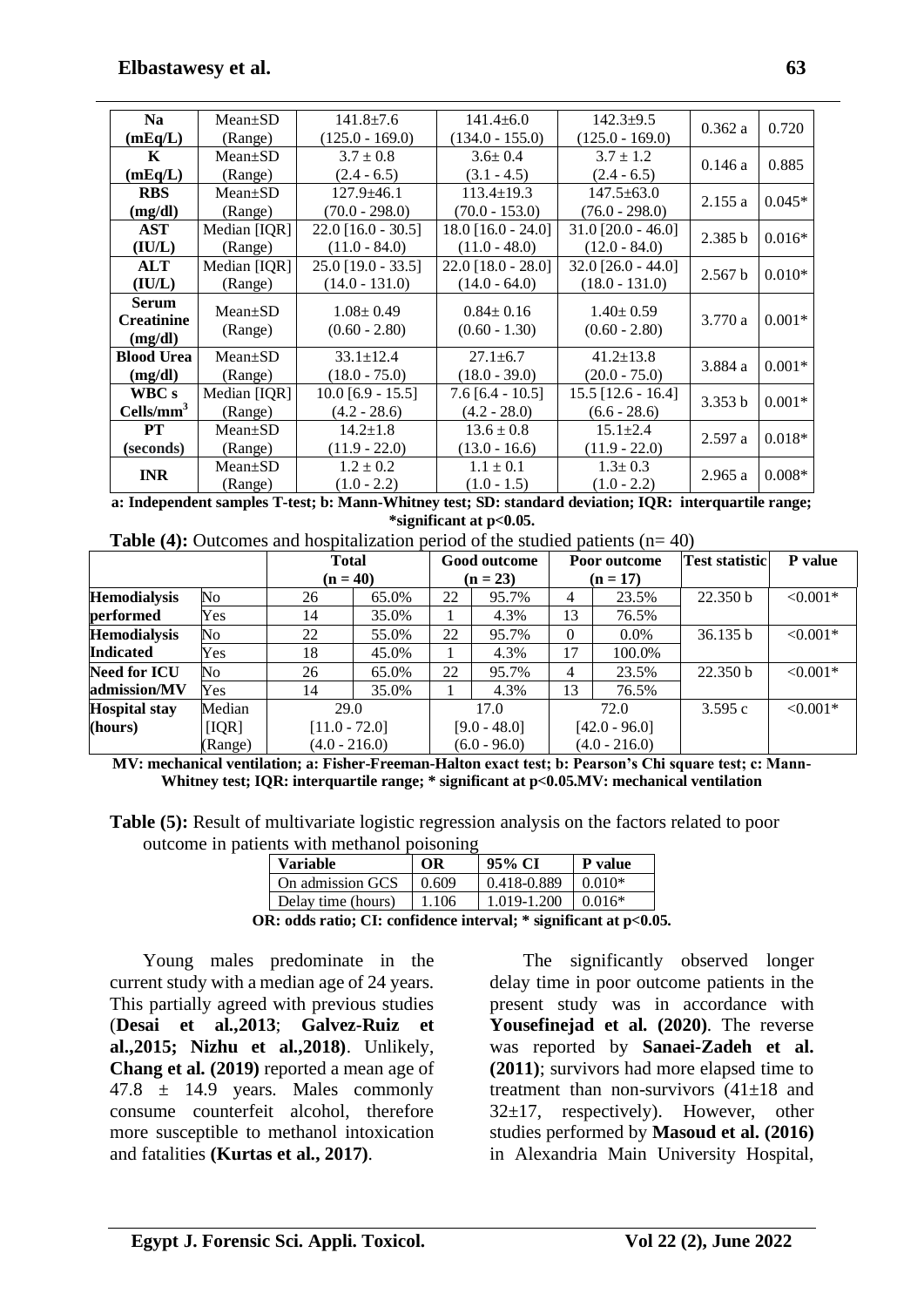Egypt, reported insignificant differences between survivors and non-survivors.

In the present study, lower mean GCS was more significantly observed in the poor outcome group. This was agreeable with other studies (**Chang et al.,2019; Yousefinejad et al.,2020)**. Delayed presentations allowed sufficient time for methanol metabolism and production of formic acid that is considered to be responsible for toxicity in late stages.

In the current study, 47.5% of cases had optic neuritis. Poor outcome patients had mainly mydriasis with sluggish pupillary reaction. **Hassanian-Moghaddam et al. (2007)** reported blindness in 23% of the studied patients, and 56% of them had fixed and/or dilated pupils. Previous studies reported pupillary reaction as an important predictor of visual function and mortality in methanol poisoning **(Unnikrishnan &Raju,2014; Masoud et al.,2016)**. Dilated pupils may be explained in the light of the fact that the optic nerve is the afferent nerve for pupil light reflex **(Bremner,2004)**. Visual impairment occurs secondary to anoxia which mainly affects high adenosine triphosphate (ATP) requirements tissues as the optic nerve and retina **(Hovda et al.,2005)**. Moreover, **Eells et al. (1981)** reported much more accumulation and slower oxidation of formic acid in the eyes than in the brain.

Poor outcome patients were reported with significantly lower arterial pH and HCO3 levels and an increase in AG. This coincided with other past studies **(Masoud et al.,2016; Kurtas et al., 2017; Chang et al.,2019)**. In contrast, **Yousefinejad et al. (2020)** reported an insignificant difference in pH and HCO3 between good and poor patient outcomes. High AG metabolic acidosis is the result of accumulated lactic and formic acid; the latter inhibits cytochrome C oxidase activity, thus produces histotoxic hypoxia **(Soghoian et al.,2009)**.

The total white blood cells (WBCs) count, RBS, ALT, AST, serum creatinine, blood urea, PT and, INR at admission were significantly elevated among the poor outcome group. **Kurtas et al. (2017)** and **Yousefinejad et al. (2020)** also noticed an increase in RBS and creatinine in poor outcome patients. The increased WBCs count in the present study may be related to formaldehyde and formic acid-induced inflammatory changes. Thus, leucocytosis may be used as a marker of the severity of toxicity **(Eells et al.,1981)**. Hyperglycemia is due to methanol-induced acute pancreatitis **(Hantson &Mahieu,2000)**. **Morteza Bagi et al. (2015)** demonstrated that elevated creatinine level was an independent risk factor for alcohol-related death, which mandates prompt hemodialysis.

Regarding the significantly elevated liver enzymes in those with poor outcomes can be related to oxygen free radicals and lipid peroxidation induced by methanol metabolism

### **(Skrzydlewska&Fabriszewski,1998;**

**Chrostek et al.,2001).** This was proved by **Akhgari et al. (2015)** in their study that revealed that liver injury is accompanied by histopathological changes as steatosis and hepatocyte degeneration. In addition, chronic alcoholics, especially to adultered ethanol, may have hepatotoxicity and affection of liver functions. Reports from **Ran et al. (2019)** revealed that the severity of methanol poisoning was positively correlated with levels of creatinine, AST, and PT.

Unfortunately, those who were admitted to ICU and underwent hemodialysis (35%) in the present study had a poor outcome. Unlikely **Masoud et al. (2016)** reported that those who underwent dialysis had better outcomes. This could be attributed to the delayed presentation, severity of intoxication, multiorgan involvement in poor outcome patients, and delay in hemodialysis start point.

The current study concluded that delayed hospitalization and the grade of coma as assessed by GCS at admission were significant independent predictors of poor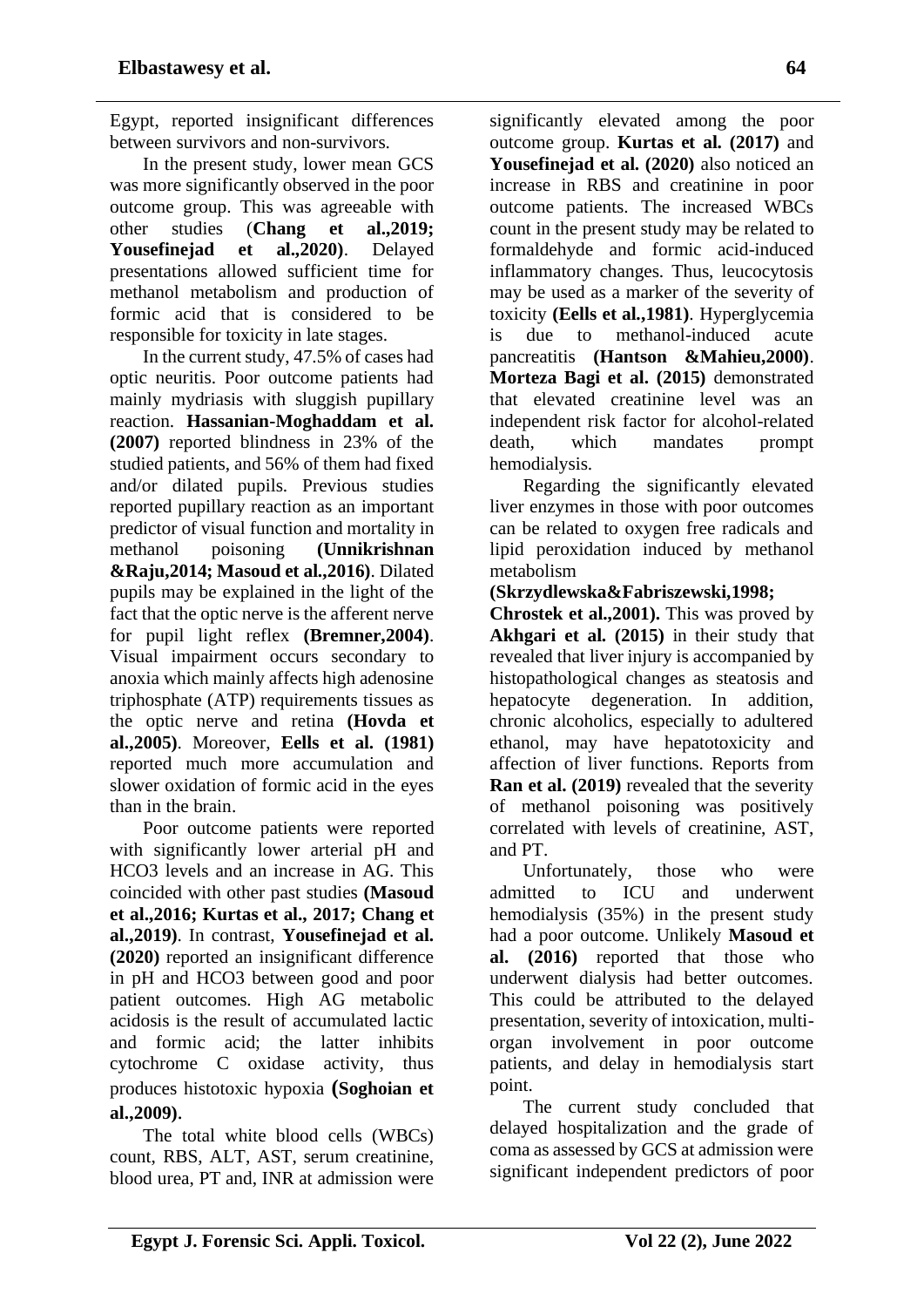outcome in acute methanol intoxication, as shown by regression analysis. These findings are in harmony with other similar studies (**Hassanian-Moghaddam et al.,2007; Galvez-Ruiz et al.,2015 and Yousefinejad et al.,2020)**. However, this was contrasted by **Desai et al. (2013),** who found that early presentation did not seem to significantly alter the course of visual recovery or final visual outcome, but the degree of acidosis at admission played this role. Delayed onset manifestations of methanol poisoning, which ranged from (30 minutes-72 hours) led to delayed hospitalization. Furthermore, Fear of legal punishment together and social embarrassment force may add factors **(Shadnia et al.,2013)**. Moreover, some hospitals in rural areas in our country do not equipped enough with facilities for aids methanol diagnosis and management, which delays the onset of treatment.

## **LIMITATIONS**

This study was limited by its retrospective nature which only reviews the patients' files; the patients were not followed up after discharge for more detection of irreversible visual affection additionally, absence of methanol and format levels measurement in the patients.

### **CONCLUSION**

Based on the findings of this study, delayed hospital admission was significantly prolonged, and coma on admission as assessed by GCS was significantly lowered in patients with poor outcome methanol poisoned group compared to good outcome one in acute methanol poisoning. Therefore, they might be useful as new prognostic factors of poor outcomes in methanol poisoning.

## **RECOMMENDATIONS**

Finally, the authors recommend future planned prospective studies on a large scale of patients and a long follow-up period for further evaluation and detection of irreversible visual and/or neurological affection.

### **REFERENCES**

- **Akhgari, M., Panahianpour, M., Bazmi, E., Etemadi-Aleagha, A., Mahdavi, A., and Nazari, S. H. (2013):** Fatal methanol poisoning: features of liver histopathology. Toxicology and industrial health, 29(2):136–141.
- **Barceloux, D. G., Randall Bond, G., Krenzelok, E. P., Cooper, H. and Allister Vale, J. (2002):** American Academy of Clinical Toxicology practice guidelines on the treatment of methanol poisoning. Journal of toxicology: Clinical toxicology, 40(4):416–446.
- **Bezdicek, O., Klempir, J., Liskova, I., Michalec, J., Vaneckova, M., Seidl, Z., et al. (2014):** Sequelae of methanol poisoning for cognition. Ceska a Slovenska Neurologie a Neurochirurgie, 77(3):320–325.
- **Boyaci, I. H., Genis, H. E., Guven, B., Tamer, U., and Alper, N. (2012):** A novel method for quantification of ethanol and methanol in distilled alcoholic beverages using Raman spectroscopy. Journal of Raman Spectroscopy, 43(8):1171–1176.
- **Bremner, F. D. (2004):** Pupil assessment in optic nerve disorders. Eye, 18(11):1175– 1211.
- **[Bursac,](https://www.ncbi.nlm.nih.gov/pubmed/?term=Bursac%20Z%5BAuthor%5D&cauthor=true&cauthor_uid=19087314) Z., [Gauss,](https://www.ncbi.nlm.nih.gov/pubmed/?term=Gauss%20CH%5BAuthor%5D&cauthor=true&cauthor_uid=19087314) C. H., [Williams,](https://www.ncbi.nlm.nih.gov/pubmed/?term=Williams%20DK%5BAuthor%5D&cauthor=true&cauthor_uid=19087314) D. K. and Hosmer, D. W. (2008):** Purposeful selection of variables in logistic regression. Source code for biology and medicine, 3:17.
- **Chang, S., Wang, Y., Hou, Y., Wang, I. K., Hong, H. H., Weng, C. H., et al. (2019):** Acute kidney injury and the risk of mortality in patients with methanol intoxication. BMC Nephrology, 20(1):205.
- **Chrostek, L., Szmitkowski, M., and Jelski, W. (2001):** Alcohol and aldehyde dehydrogenase activity measured with fluorogenic substrates in the liver of rats poisoned with methanol. Experimental and Toxicologic Pathology, 53(1):77– 80.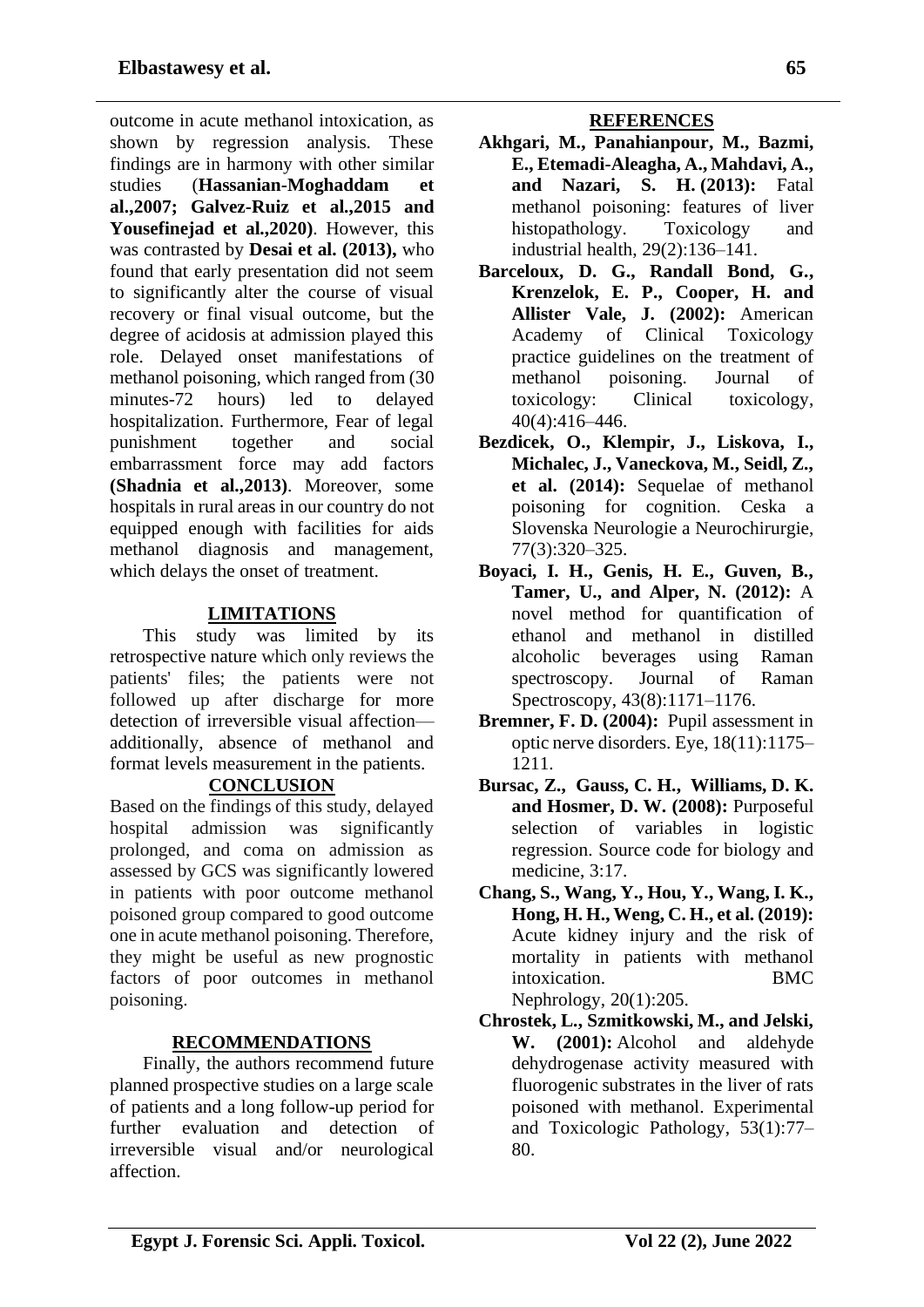- **Desai, T., Sudhalkar, A., Vyas, U. and Khamar, B. (2013):** Methanol Poisoning. Predictors of Visual Outcomes. JAMA Ophthalmology, 131(3):358–364.
- **Eells, J. T., McMartin, K. E., Black, K., Virayotha, V., Tisdell, R. H., and Tephly, T. R. (1981):** Formaldehyde Poisoning. Rapid Metabolism to Formic Acid. Journal of the American Medical Association, 246(11):1237–1238.
- **Galvez-Ruiz, A., Elkhamary, S. M., Asghar, N. and Bosley, T. M. (2015):** Visual and neurologic sequelae of methanol poisoning in Saudi Arabia. Saudi medical journal, 36(5):568–574.
- **Hantson, P. and Mahieu, P. (2000):**  Pancreatic injury following acute methanol poisoning. Journal of toxicology: Clinical toxicology, 38(3):297–303.
- **Hantson, P. E. (2005):** Acute methanol intoxication: pathophysiology, prognosis and treatment. Bulletin et memoires de l'Academie royale de medecine de Belgique, 160(5-6):294– 300.
- **Hassanian-Moghaddam, H., Pajoumand, A., Dadgar, S. and Shadnia, S. H. (2007):** Prognostic factors in methanol poisoning. Human & experimental toxicology, 26(7):583–586.
- **Hoffman, R., Nelson, L., Goldfrank, L., Howland M. A. and Lewin N. A. (2011):** Initial evaluation of the patient: vital signs and toxic syndromes. In: Flomenbaum N (eds) Gold frank's toxicologic emergencies. 9th edition. New York, NY: McGraw-Hill Professional;36–41.
- **Hovda, K. E., Urdal, P. and Jacobsen, D. (2005):** Increased serum formate in the diagnosis of methanol poisoning. Journal of analytical toxicology, 29(6):586–840.
- **Jacobsen, D. and McMartin, K. E. (1986):** Methanol and ethylene glycol poisonings. Mechanism of toxicity, clinical course, diagnosis and treatment. Medical toxicology, 1(5):309–334.
- **Kraut, J. and Kurtz, I. (2008):** Toxic alcohol ingestions: clinical features, diagnosis, and management. Clinical Journal of the American Society of Nephrology, 3(1):208–225.
- **Kruse, J. A. (2012):** Methanol and ethylene glycol intoxication. Critical care clinics, 28(4):661–711.
- **Kurtas, O., Imre, K.Y., Ozer, E., Can, M., Birincioğlu, İ., Bütün, C., et al. (2017):** The evaluation of deaths due to methyl alcohol intoxication. Biomedical Research, 28(8):3680–3687.
- **Masoud, R. A., Khalifa, E. A. and Kabeel, M. A. (2016):** The role of pulse steroid therapy in cases of methanol induced ocular toxicity. Egyptian Journal of Forensic Sciences and Applied Toxicology, 16(2):37–54.
- **Morteza Bagi, H. R., Tagizadieh, M., [Moharamzadeh,](https://www.ncbi.nlm.nih.gov/pubmed/?term=Moharamzadeh%20P%5BAuthor%5D&cauthor=true&cauthor_uid=26512366) P., Pouraghaei, M., Kahvareh Barhagi, A. and Shahsavari Nia, K. (2015):** Epidemiology of alcohol poisoning and its outcome in the North-West of Iran. Emergency (Tehran, Iran), 3(1):27–32.
- **Nizhu, L. N., Barua, D., Anam, A. M., Polash, M. M. I., Tun, S. S., Nessa, R. R., et al. (2018):** Haemodialysis in Methanol Poisoning. Bangladesh Critical Care Journal, 6(1):23–25.
- **Persson, H. E., Sjöberg, G. K., Haines, J. A. and de Garbino, J. P. (1998):** Poisoning severity score. Grading of acute poisoning. Journal of Toxicology: Clinical Toxicology, 36(3):205–213.
- **Ran, M., Li, Y., Zhang, L., Wu, W., Lin, J., Liu, Q., et al. (2019):** Clinical features, treatment, and prognosis of acute methanol poisoning: experiences in an outbreak. International Journal of Clinical and Experimental Medicine, 12(5):5938–5950.
- **Roberts, D. M., Yates, C., Megarbane, B., Winchester, J. F., Maclaren, R., Gosselin, S., et al. (2015):** Recommendations for the role of extracorporeal treatments in the management of acute methanol poisoning: a systematic review and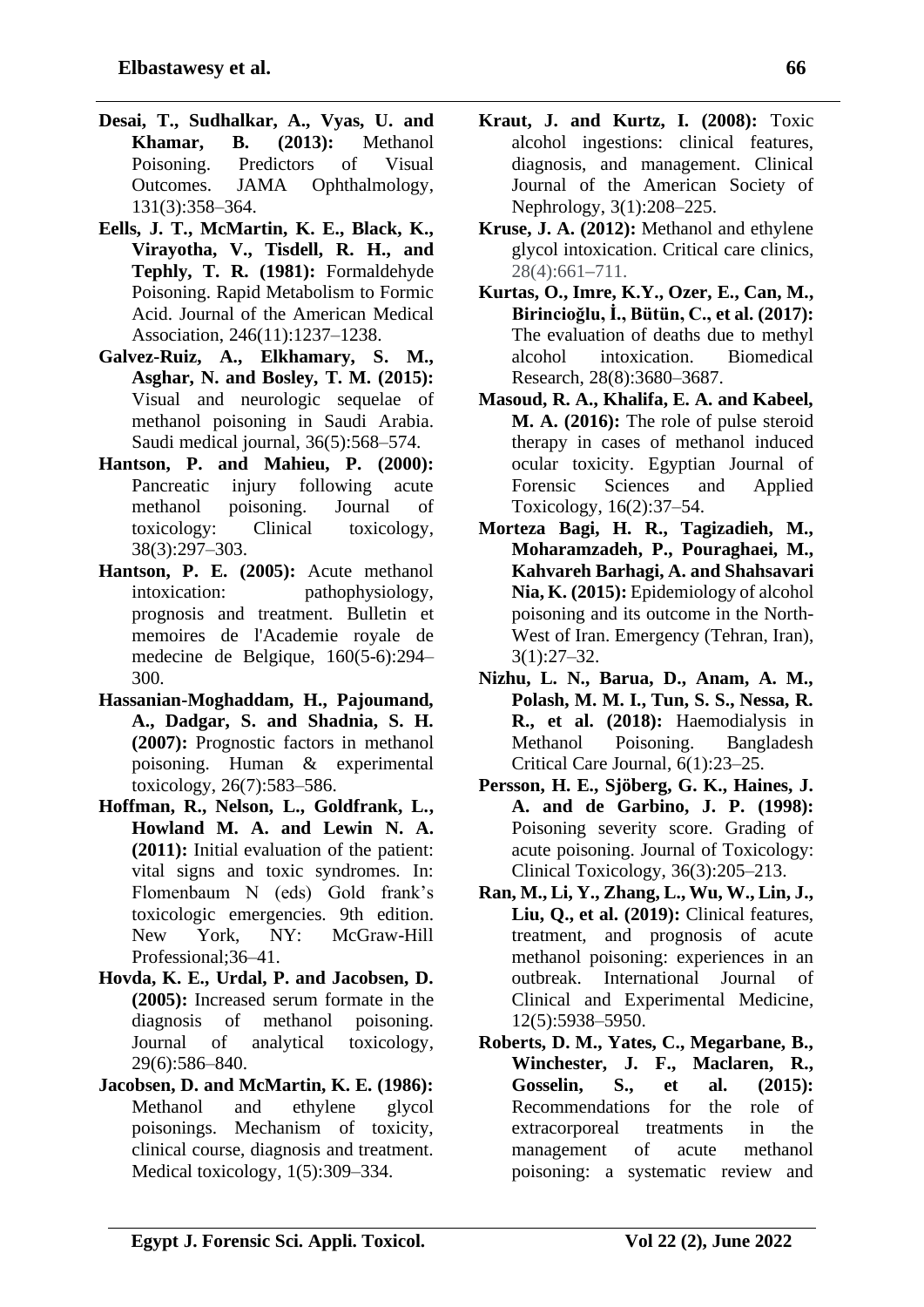consensus statement. Critical care medicine, 43(2):461–472.

- **Sanaei-Zadeh, H., Esfeh, S. K., Zamani, N., Jamshidi, F. and Shadnia, S. (2011):** Hyperglycemia is a strong prognostic factor of lethality in methanol poisoning. Journal of Medical Toxicology, 7:189–194.
- **Shadnia, S., Rahimi, M., Soltaninejad, K. and Nilli, A. (2013):** Role of clinical and paraclinical manifestations of methanol poisoning in outcome prediction. Journal of research in medical sciences: the official journal of Isfahan University of Medical Sciences, 18(10):865–869.
- **Sharpe, J. A., Hostovsky, M., Bilbao, J. M. and Rewcastle, N. B. (1982):** Methanol optic neuropathy: a histopathological study. Neurology, 32(10):1093–1100.
- **Skrzydlewska, E. and Fabriszewski, R. (1998):** Lipid peroxidation and antioxidant status in the liver, erythrocytes and serum of rats after methanol intoxication. Journal of Toxicology and Environmental Health Part A, 53(8):637–649.
- **Soghoian, S., Sinert, R., Wiener, S. W. and Hoffman, R. S. (2009):** Ethylene glycol toxicity presenting with non-anion gap metabolic acidosis. Basic & clinical pharmacology & toxicology, 104(1):22– 26.
- **Unnikrishnan, S. and Raju, K.V. (2014):** Clinico-biochemical correlation of ocular manifestations and visual prognosis in victims of hooch tragedy.

Journal of Clinical Ophthalmology and Research, 2(2):87–92.

- **Vaneckova, M., Zakharov, S., Klempir, J., Ruzicka, E., Bezdicek, O., Liskova, I., et al. (2014):** Methanol intoxication on magnetic resonance imaging-case reports. Ceska a Slovenska Neurologie a Neurochirurgie, 77(2):235–239.
- **Williams, R. and Erickson, T. (1998):** Evaluating toxic alcohol poisoning in the emergency setting. Laboratory Medicine, 29(2):102–108.
- **Yousefinejad, V., Moradi, B., Mohammadibaneh, A., Sheikhesmaeili, F., and Babahajian, A. (2020):** Prognostic Factors of Outcome in Methanol Poisoning; an 8 year Retrospective Cross-sectional Study. Archives of academic emergency medicine, 8(1):69.
- **Zakharov, S., Kotikova, K., Vaneckova, M., Seidl, Z., Nurieva, O., Navratil, T., et al., (2016):** Acute methanol poisoning: prevalence and predisposing factors of haemorrhagic and nonhaemorrhagic brain lesions. Basic & clinical pharmacology & toxicology, 119(2): 228–238.
- **Zakharov, S., Kurcova, I., Navratil, T., Salek, T., Komarc, M. and Pelclova, D. (2015):** Is the measurement of serum formate concentration useful in the diagnostics of acute methanol poisoning? A prospective study of 38 patients. Basic & clinical pharmacology & toxicology, 116(5):445–551.